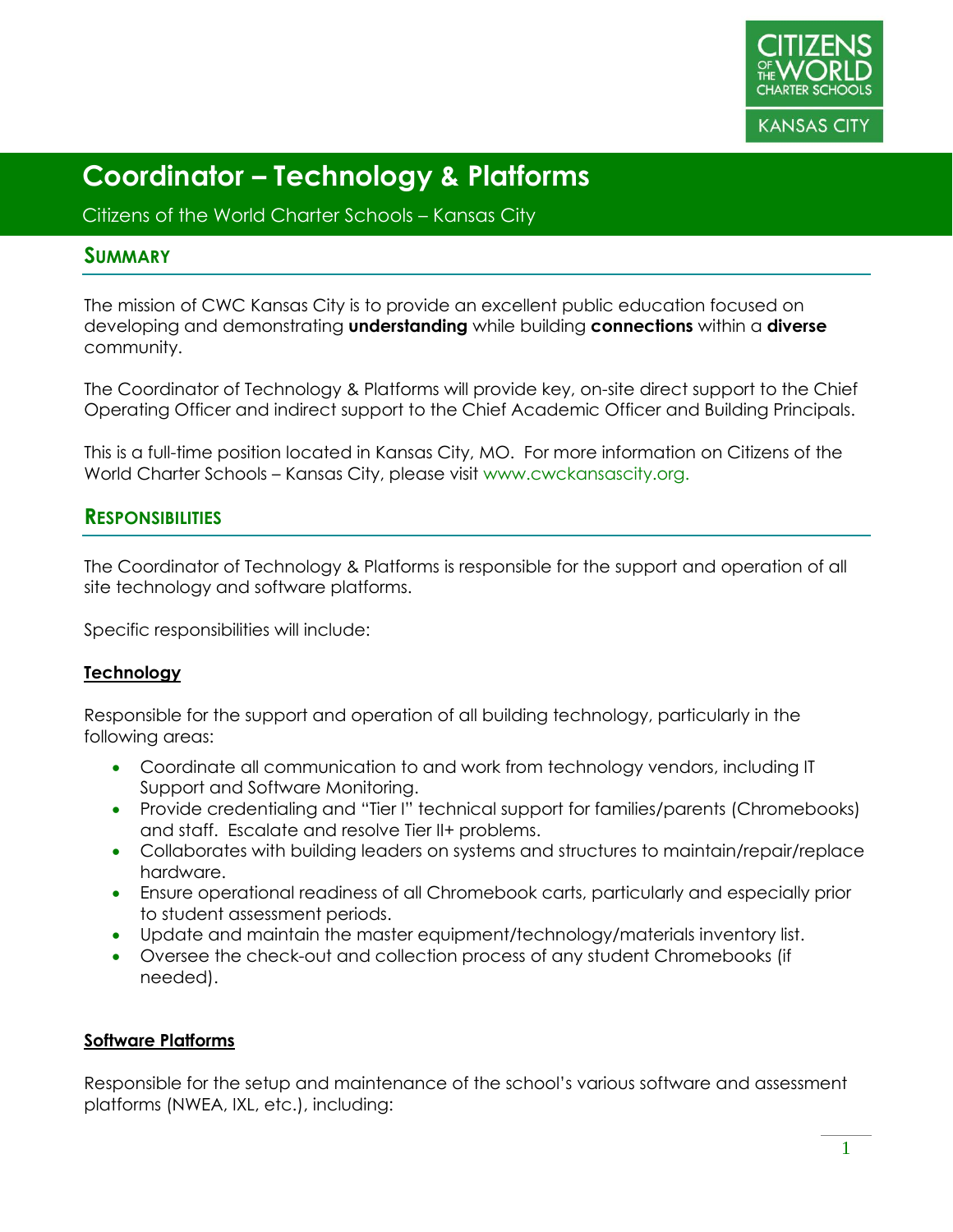

Citizens of the World Charter Schools – Kansas City

- User setup/ deactivation.
- Prepares regular and ad hoc reports/exports for school leadership to assist with data analysis and organizational planning.
- Serve as the "Test Coordinator" for MAP testing, with a specific emphasis on ensuring technology readiness and test ticket preparation.

### **Student Information System (Infinite Campus)**

Be the expert for our Student Information System.

- Own the data integrity of the system; ensure accuracy of information/classifications and seek out missing information.
- Ensure all data tracking on student information (demographics, lunch reporting, attendance) through daily monitoring and follow-up.
- Provide "Tier I" technical support for families/parents (parent portal) and staff. Escalate and resolve Tier II+ problems.
- Support the development and training with additional modules (i.e. Grading, Behavior, Progress Reports, Assessment Data).
- Complete ad-hoc data entry (i.e. Pre-K attendance) and data imports/integration.
- Support Core Data reporting needs, custom reporting requests, and data analytic development.

### **Human Resources**

- Support the on- and off-boarding process of employees, including collecting forms, staff pictures, equipment check-out and training.
- Program the timeclocks, provide payroll reports to the Chief Operating Officer each pay cycle.

### **Operations Support**

- Serve as a secondary backup for Front Desk coverage in the Office Manager's absence.
- Support arrival, dismissal, and emergency drills as needed.

### **Other**

• Actively participating in regular professional development activities, both internal and external.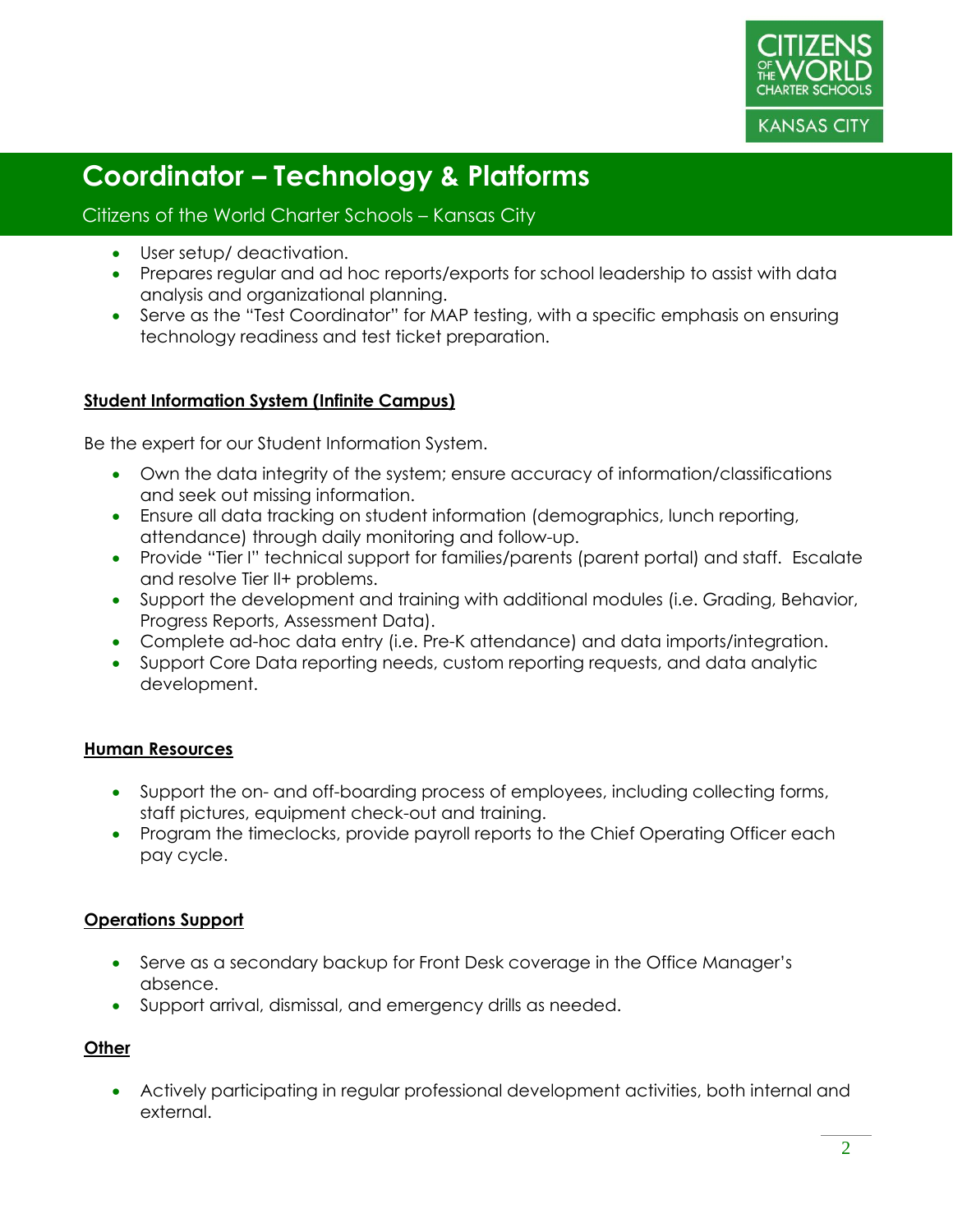

### Citizens of the World Charter Schools – Kansas City

- Maintaining frequent, sensitive, and effective communication with students, students' families, colleagues, and other school stakeholders.
- Performing other reasonable and necessary duties as assigned.

### **Key Deliverables for the 2022-2023 Academic Year**

- 1. Create (or source) training program videos for Infinite Campus users staff and parents.
- 2. Complete master equipment/technology/materials inventory list or system.
- 3. Create Onboarding/welcome informational packet for all employees.
- 4. Research and propose website redesign options.

## **QUALIFICATIONS & TRAITS**

The ideal Coordinator of Technology & Platforms will:

- Have an Associate's Degree (Bachelor's preferred)
- Be passionate about CWC Kansas City's mission and impact on our students and community.
- Demonstrate strong Excel and database management skills.
- Experience or familiarity with Infinite Campus is a strong preference.
- Be comfortable managing projects at a desk, completing data entry, interacting with students in the hallway, and rolling up sleeves to prepare for a small event – all in a day's work.
- Have extreme attention to detail and a high-level of organization, efficiency, and follow-through.
- Experience working with diverse populations
- Excellent communication/interpersonal skills as well as a desire to collaborate with various stakeholders to help develop a strong school community
- Possess maturity, humility, strong work ethic, sense of humor, and a can-do attitude
- Fluency in Spanish is preferred.

## **COMPENSATION & BENEFITS**

CWC Kansas City offers competitive salaries commensurate with experience and a comprehensive benefits package. CWC Kansas City is an Equal Opportunity Employer. As an organization that values diversity and aims to serve a diverse group of students, we work to reflect this diversity in our staff as well.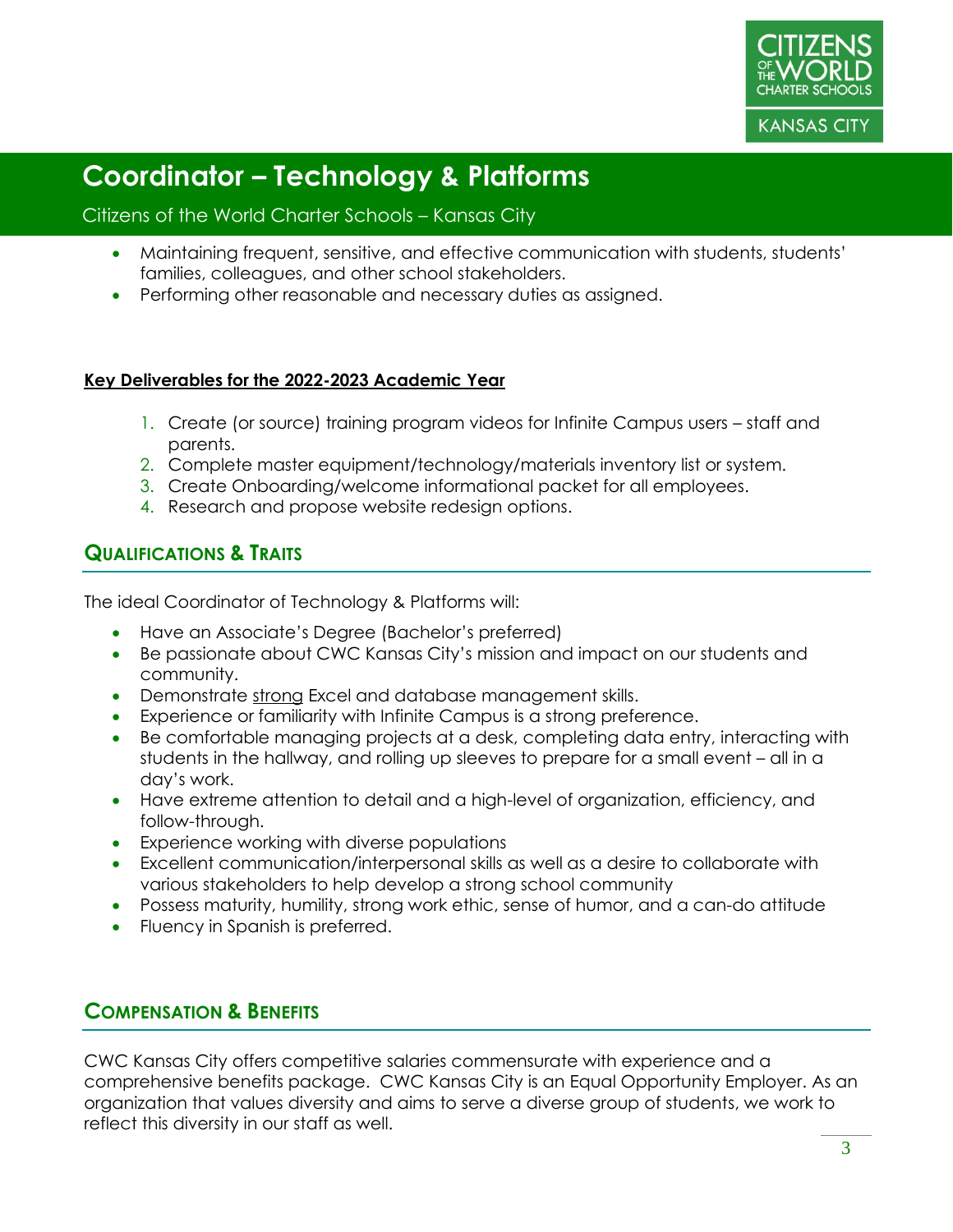

Citizens of the World Charter Schools – Kansas City

## **CONTACT**

Please apply online through the TalentEd Application Portal on our website at www.cwckansascity.org/employment. No phone calls, please.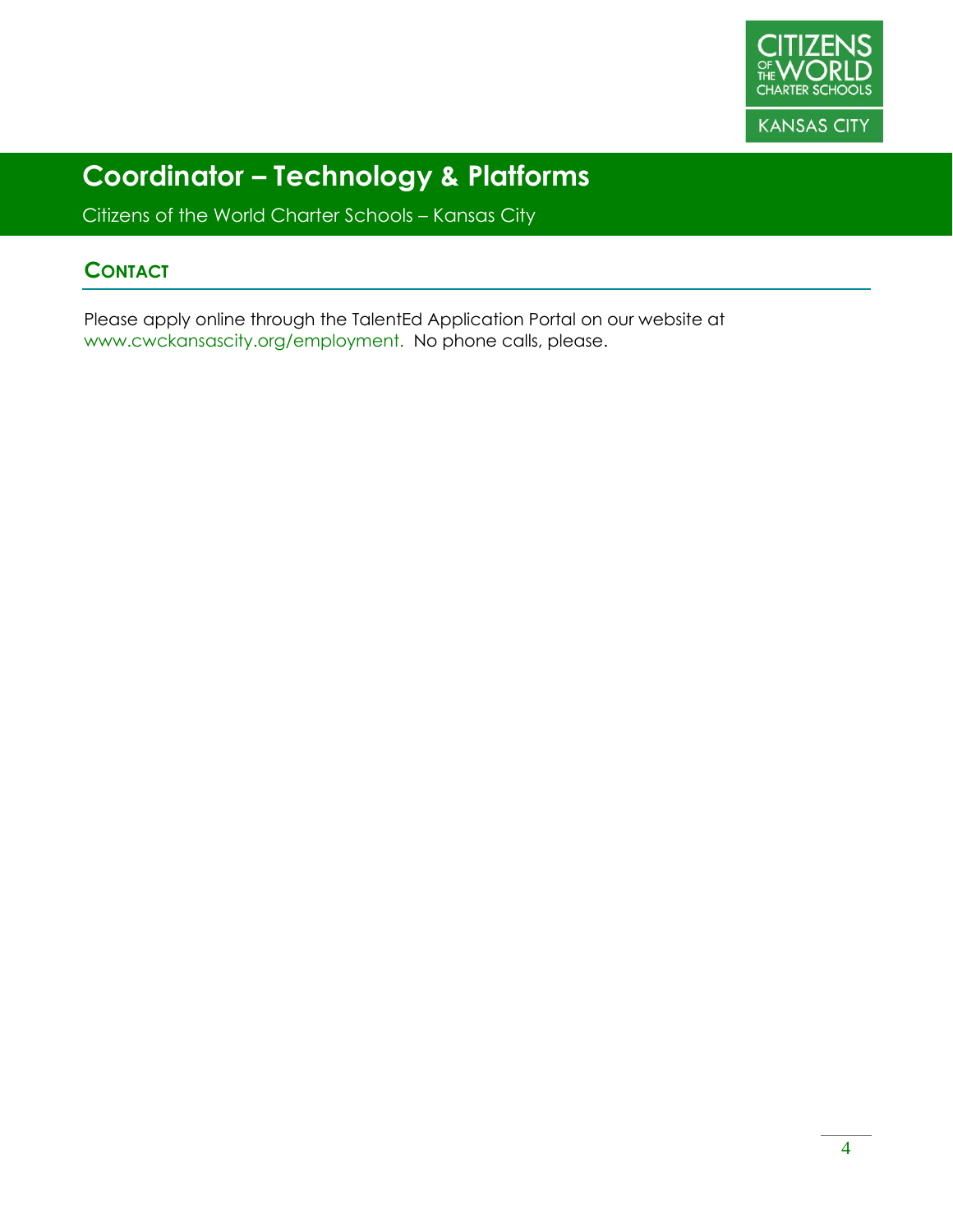

Citizens of the World Charter Schools – Kansas City

# **EMPLOYEE VALUE PROPOSITION**

| <b>Who We Are</b>                                                                                                                                                                                                                                                                                                                                 | <b>Who You Are</b>                                                                                                                                                                                                                                                                                                                                                                |
|---------------------------------------------------------------------------------------------------------------------------------------------------------------------------------------------------------------------------------------------------------------------------------------------------------------------------------------------------|-----------------------------------------------------------------------------------------------------------------------------------------------------------------------------------------------------------------------------------------------------------------------------------------------------------------------------------------------------------------------------------|
| We are an intentionally diverse and<br>welcoming community.<br>CWCKC was founded on a belief that we<br>live in a richly diverse world and that<br>diversity makes our experience better.                                                                                                                                                         | You value <b>diversity</b> in all its<br>dimensions and are excited to be<br>part of a school community where<br>that diversity is <b>authentically</b><br>encouraged and celebrated.<br>You understand that identity is an<br>important part of who we are - for<br>both adults and students.                                                                                    |
| We believe education is about more than<br>test scores.<br>Student learning matters and goes<br>beyond just academics. Our teachers<br>focus on the whole child by building our<br>students' socio-emotional skills and<br>helping them develop a deeper<br>understanding of themselves.                                                          | You know that academic learning<br>$\bullet$<br>is important and have experience<br>helping students develop their<br>social-emotional skills.<br>You understand how to <b>balance</b><br>$\bullet$<br>academic rigor with the<br>development of the whole child.                                                                                                                 |
| Our teaching approach centers students'<br>interests and needs within projects and<br>real-world experiences.<br>We strive to provide learning experiences<br>that are meaningful and make a<br>difference in our school and community.<br>Our teachers engage students in projects<br>based on their interests and individual<br>learning needs. | You are excited about designing<br>$\bullet$<br>project-based learning<br>experiences for students grounded<br>in their interests, experiences, and<br>identity.<br>You value students constructing<br>$\bullet$<br>their own learning to develop a<br>deeper understanding of the world<br>around them.<br>You <b>embrace</b> creativity and risk-<br>taking in lesson planning. |